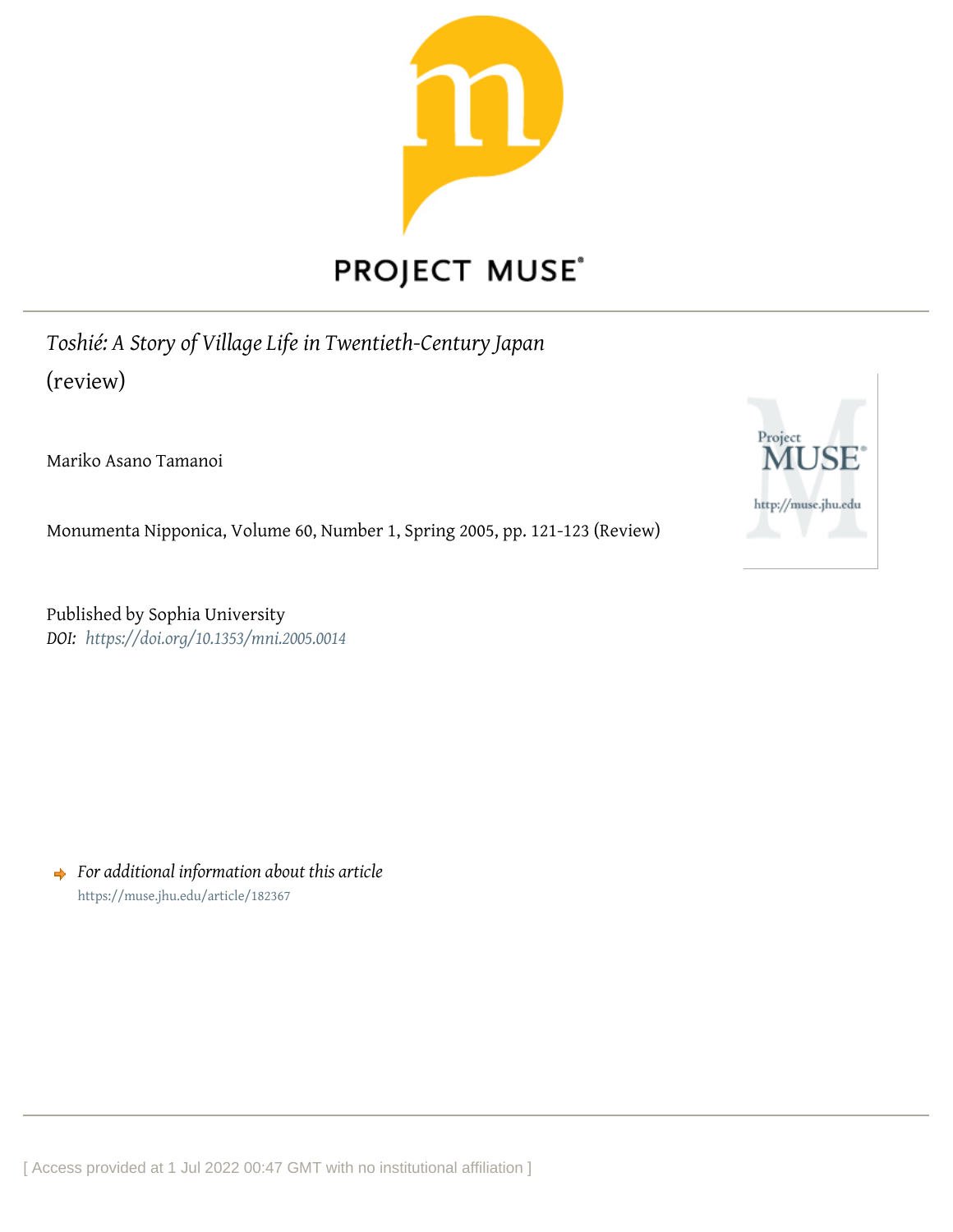

## BOOK REVIEWS 121

during World War II. Too often, such questions have been discussed in isolation from the national project. Frühstück demonstrates convincingly how international knowledge and national anxieties impacted intimate relations in modern Japan.

Toshié: A Story of Village Life in Twentieth-Century Japan. By Simon Partner. University of California Press, 2004. 210 pages. Hardcover \$50.00; softcover \$19.95.

> MARIKO ASANO TAMANOI University of California, Los Angeles

Publishers of academic books often indicate the scholarly fields under which the book might be listed. The publisher of Toshié: A Story of Village Life in Twentieth-Century Japan describes it as pertinent to "history," "Asian studies," and "gender studies." The book might also be categorized as relevant to the fields of "oral history," "modernization studies" (although nowhere in the book will the reader find the word "modernization"), and "village studies." And yet Toshié defies the boundaries of all these established fields of the humanities and social sciences. The fluid boundaries of Toshié as an academic work parallel Simon Partner's characterization of the life of the woman whose name provides the title for his book. Her story resonates in many ways with the larger, established narratives of the twentieth century, but also departs from them. Of course, Partner is interested in qualifying some of these established narratives and in correcting their problematic aspects. He does not stop there, however. By crossreferencing the accepted narratives of the history of rural Japan and the life history of Toshié, he aims to clarify her and her family members' roles as agents of history. For a person like myself, who grew up in Japan and has studied rural Japan as an anthropologist, Partner's account of Toshié's life history has a compelling familiarity.

Sakaue Toshié was born in 1925, at a time "when two out of every ten died in childbirth or infancy" (p. 1), into a family of tenant farmers and day laborers. Indeed, as a child, Toshié lost two younger brothers to sickness. She still lives in the place she was born, Kosugi hamlet in the village of Yokogoshi, Niigata prefecture. The youngest of the four children of Kurakichi and Tsugino, Toshié was preceded in birth by her brothers Rikichi (then age twelve) and Takeharu (age five) and her sister, Kiyomi (age eight). Sakaue is the family name of Toshié's mother, Tsugino; both Tsugino and her mother (Toshié's grandmother) married men who thereupon were adopted into the Sakaue family. The book follows the extraordinary transformations of the Sakaue family, the village of Yokogoshi, and Japan, in a century of dramatic change.

In addition to the preface, where Partner lays out the main themes of the book, and the conclusion, the book has five chapters arranged in roughly chronological order: "On the Banks of the Agano," "The Making of a Japanese Citizen," "The Village Goes to War," "Rural Life Under the Occupation," and "Red Carpets and Whisky." In the 1920s, the farmers of Yokogoshi led lives of "hard labor without chains" (chapter 1). In the 1970s, the same farmers became fully fledged members of mass consumer society (chapter 5). In the intervening chapters, Partner takes up the transformation of the farmers' work habits (from communal to individual labor) and the integration of the village economy into the national cash economy. He also discusses the effects of the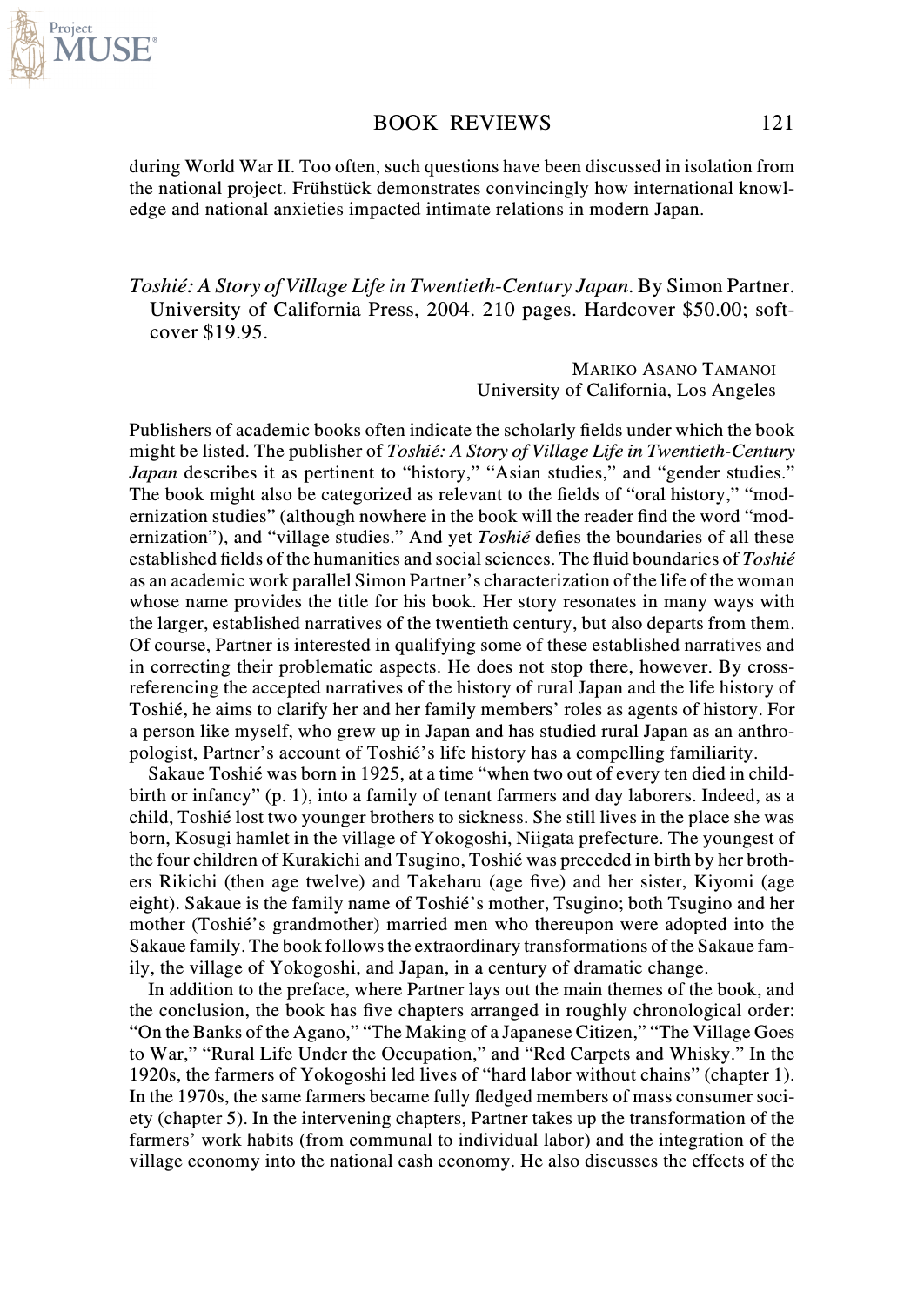Great Depression on the lives of Yokogoshi farmers, the decline of the silk industry, the mobilization of the resources of Yokogoshi—human and otherwise—for the Japan-China War and the Pacific War, the impact of postwar education reforms, and the improvement of hygienic conditions. Other events that Partner addresses are more specific to Yokogoshi. They include tenant disputes in the 1920s and 1930s, the effects of land reform in Yokogoshi during the Occupation (1945–1952), as well as the transformation of the Itô family from one of the greatest landowning families in Japan to a museum owner. In the last instance, Itô Bunkichi, who lost close to two thousand hectares of land as a result of the land reform, by taking advantage of the postwar economic chaos was able to purchase a large number of art objects to create his museum collection. While the changes experienced by the Sakaue family, the village, and Japan are indeed extraordinary, it is wrong, Partner warns, to perceive these changes in terms of an uncritical "before the war" and "after the war" scheme. Toshié's father, Kurakichi, who died in 1952, experienced "a lifetime of harsh labor, periods of neardesperate poverty, the death of both sons [in the Japan-China War and the Pacific War], a mentally ill daughter with no hope of treatment, a government that took far more than it gave, the slow sale of land, and the decline into indebtedness" (pp. 125–26). Although Toshié has greatly benefited from the products of a consumer society, she, too, had to struggle with inadequate land, hard daily labor, and low wages until the early 1970s. Thus, it was not until the 1980s and 1990s that Toshié finally began enjoying the fruits of her own hard labor.

These changes did not simply descend from above. We should not lose sight of the roles played by individual agency as in the case of Toshié. It is she who learned the affairs of the Japanese empire at school. And it is she who continues to make choices in the mass consumer society. Partner structures his book like a spiral, a spiral that grows wider as it rises. At the bottom center of the spiral, he places Toshié. Near this bottom center, he situates her immediate and extended families. Not all of them have always lived in Yokogoshi, largely because such families as the Sakaue had to "decrease the number of mouths to be fed" (kuchiberashi). Toshié's oldest brother, Rikichi, left the village at age twelve to work as a hired hand on a nearby farm, while her sister, Kiyomi, was sent to Niigata as a child minder and maid at age ten. Having renounced his rights to the property of the Sakaue family, an uncle led the life of a vagabond until 1931 when he, now penniless, returned to Kosugi. Toshié's other brother, Takeharu, left for Tokyo at the age of fourteen to become an apprentice in a clothes shop. Toshié, too, was apprenticed to the Yamazaki family, who lived three miles to the east of Kosugi. As Partner goes up the spiral, he introduces the reader to the major events of Japanese rural history. The historians of rural Japan are certainly familiar with them. Yet, in Partner's account, the key events of the history of rural Japan take on a new vividness, for the reader is able to connect them to the everyday life of the Sakaue family. The wars fought in China or in the Pacific are thus not merely distant, historical footnotes, but deeply personal events that killed both of Toshié's brothers. The pensions that Toshié's mother received for the deaths of her sons were not simply sums of money; they greatly helped Toshié's household economy.

Partner seems to have been blessed with an excellent research environment. Yokogoshi, which became a "town" in 1995, was one of the villages that were thoroughly researched by a team of scholars from the American Occupation forces. At the time of Partner's fieldwork in the 1990s, a dedicated town historian, Mr. Fukuda Hitoshi, was working on the first volume of the town's history, and Partner was able